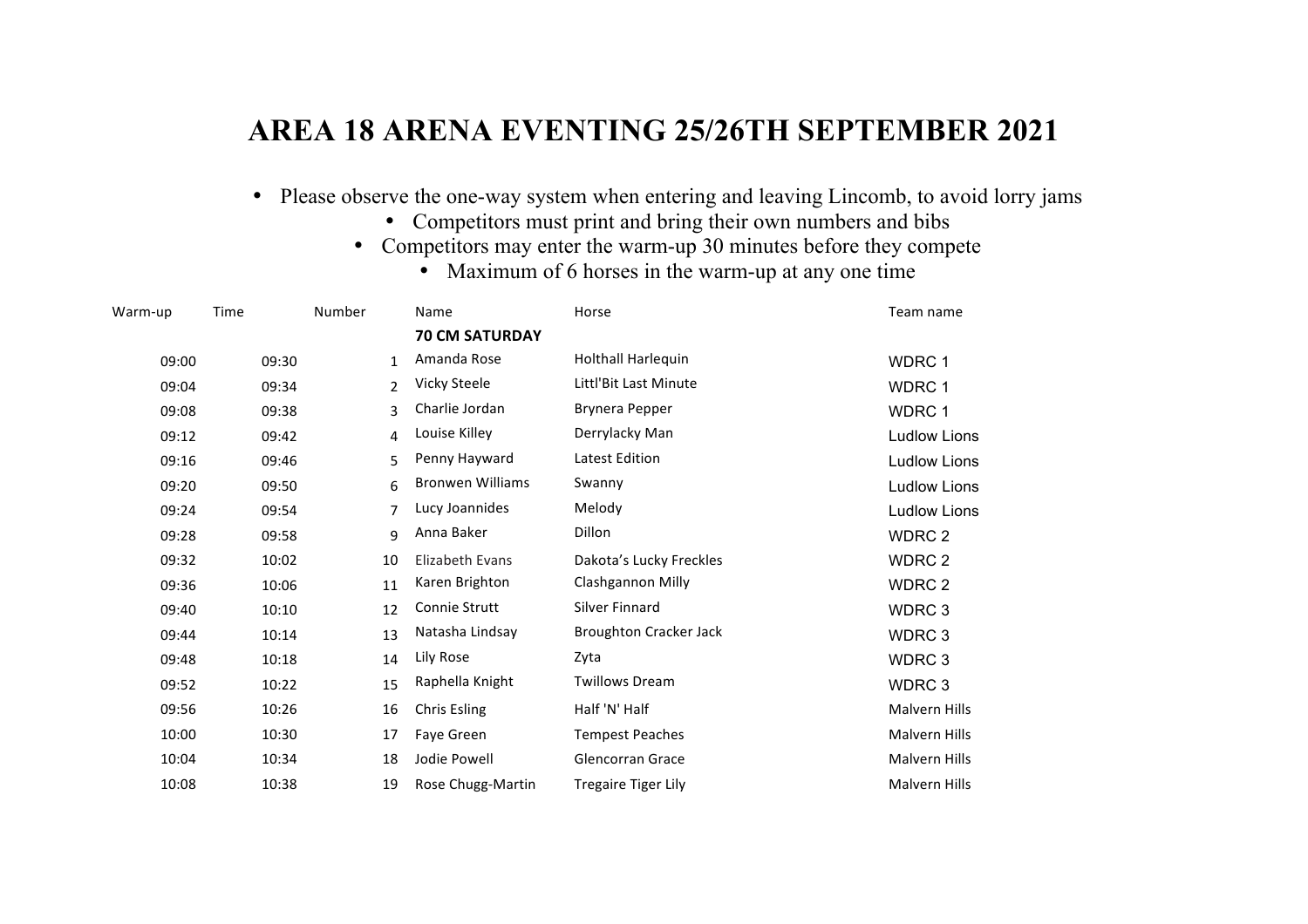## **COURSE WALK**

| 10:25 | 10:55 | 20 | Louisa Woodhouse          | Perfect Poppy          | Wyvern                 |
|-------|-------|----|---------------------------|------------------------|------------------------|
| 10:29 | 10:59 | 21 | Annie Coghill             | Toby                   | Wyvern                 |
| 10:33 | 11:03 | 22 | Amy Taylor                | Skipping Lady          | Wyvern                 |
| 10:37 | 11:07 | 23 | Julie Bolton              | Dougie                 | Wyvern                 |
| 10:41 | 11:11 | 24 | <b>Harriet Macfarlane</b> | Rosina                 | Shropshire Sout        |
| 10:45 | 11:15 | 25 | Steffi Wain               | <b>Bliss</b>           | Shropshire Sout        |
| 10:49 | 11:19 | 26 | Karis Wheatley            | FP Lets Cruise         | Shropshire Sout        |
| 10:53 | 11:23 | 27 | Spare                     |                        |                        |
| 10:57 | 11:27 | 28 | Julia Tyrell              | Showtime Lola          | Cropthorne & Ev        |
| 11:01 | 11:31 | 29 | Alice Smith               | Paradise               | Cropthorne & Ev        |
| 11:05 | 11:35 | 30 | Debbie Barrett            | Twix                   | Cropthorne & Ev        |
| 11:09 | 11:39 | 31 | Mary meadows              | Mr Rafferty            | Cropthorne & Ev        |
| 11:13 | 11:43 | 32 | Lisa Iliffe               | <b>Bragmans Jay</b>    | <b>CDRC Diamonds</b>   |
| 11:17 | 11:47 | 33 | Jilly Baker               | Didi                   | <b>CDRC Diamonds</b>   |
| 11:21 | 11:51 | 34 | Sylvia Manners            | Carlingford Star       | <b>CDRC Diamonds</b>   |
| 11:25 | 11:55 | 35 | Sarah jane Enstone        | Flash Vicador          | <b>CDRC Diamonds</b>   |
| 11:29 | 11:59 | 36 | Charlie Jordan            | Asterhof's Mon Ami     | WDRC <sub>2</sub>      |
| 11:33 | 12:03 | 37 | Lizzie Davidge            | Foxmere Smokey Joe     | WDRC 1                 |
| 11:37 | 12:07 | 38 | Georgina Viall            | Leddington Little Dear | Malvern Hills in       |
| 11:41 | 12:11 | 39 | Charlie Watts             | <b>Hills Bill</b>      | <b>Bewdley Individ</b> |
| 11:45 | 12:15 | 40 | Emma Venables             | Rosey                  | <b>OPEN SECTION</b>    |
| 11:49 | 12:19 | 41 | Polly Arnold              | Rosie                  | <b>OPEN SECTION</b>    |
|       |       |    | <b>80 CM SATURDAY</b>     |                        |                        |
| 12:20 | 12:50 | 42 | Chloe Palmer              | <b>Grey Princess</b>   | HRH & His Ladie        |
| 12.24 | 12.54 |    | 43 Lucy Field             | Tommy Girl Artist      | HRH & His Ladie        |

opshire South Riding Club opshire South Riding Club opshire South Riding Club

10.53 10:57 10:57 10:57 10:57 10:57 10:58 opthorne & Evesham Vale 10:11:05 bpthorne & Evesham Vale 11:09 11:09 10:09 appthorne & Evesham Vale Ivern Hills individual wdley Individual

| 12:20 | 12:50 | 42. | Chloe Palmer      | <b>Grey Princess</b>        | <b>HRH &amp; His Ladies</b> |
|-------|-------|-----|-------------------|-----------------------------|-----------------------------|
| 12:24 | L2:54 |     | 43 Lucy Field     | Tommy Girl Artist           | <b>HRH &amp; His Ladies</b> |
| 12:28 | 12:58 |     | 44 Beccy McKellar | Don Unico Van Het Trichelof | <b>HRH &amp; His Ladies</b> |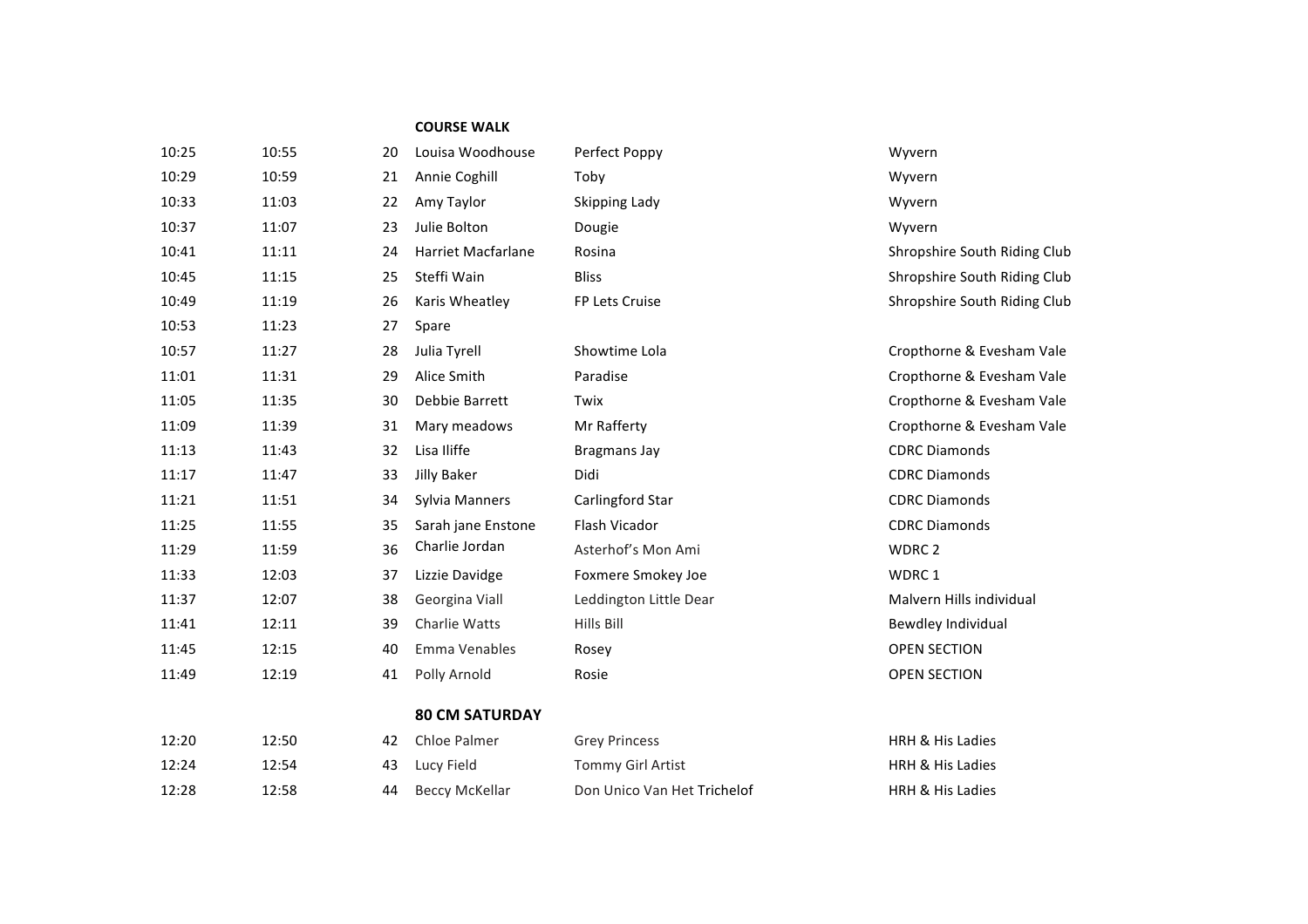| 12:32 | 13:02 | 45 | <b>Susette Stokes</b>   | <b>Buachaill Ban Mor</b>    | <b>HRH &amp; His Ladies</b> |
|-------|-------|----|-------------------------|-----------------------------|-----------------------------|
| 12:36 | 13:06 | 46 | <b>Tracey Meeking</b>   | Simply Certain              | <b>Bromyard Riding Club</b> |
| 12:40 | 13:10 | 47 | Lyndsey Bakewell        | Lyndell Star Justice        | <b>Bromyard Riding Club</b> |
| 12:44 | 13:14 | 48 | Sue McGuiffe            | Warhorse                    | <b>Bromyard Riding Club</b> |
| 12:48 | 13:18 | 49 | Phil Meeking            | TBC                         | <b>Bromyard Riding Club</b> |
| 12:52 | 13:22 | 50 | Sarah morrison          | Quality Step On             | Cropthorne & Evesham Vale   |
|       |       |    |                         |                             |                             |
| 12:56 | 13:26 | 51 | <b>Tracey Paxton</b>    | Hightime L                  | Cropthorne & Evesham Vale   |
| 13:00 | 13:30 | 52 | <b>Tracey Harvey</b>    | Friday Fox                  | Cropthorne & Evesham Vale   |
| 13:04 | 13:34 | 53 | Spare                   |                             | Cropthorne & Evesham Vale   |
| 13:08 | 13:38 | 54 | Katherine Allington     | Fenor Ben                   | <b>WDRC</b>                 |
| 13:12 | 13:42 | 55 | Catherine Rose          | Abermenai Gilbert Invader   | <b>WDRC</b>                 |
| 13:16 | 13:46 | 56 | Elizabeth Evans         | Captain Pilot               | <b>WDRC</b>                 |
| 13:20 | 13:50 | 57 | Karen Richardson        | Patchwood Alexsandro        | <b>WDRC</b>                 |
| 13:24 | 13:54 | 58 | Sally Brett             | Newlands Farm Mr Taylor     | <b>Bewdley Beauties</b>     |
| 13:28 | 13:58 | 59 | SJ Paskin               | Sawfield Steel              | <b>Bewdley Beauties</b>     |
| 13:32 | 14:02 | 60 | <b>Caraline Harris</b>  | Thora                       | <b>Bewdley Beauties</b>     |
| 13:36 | 14:06 | 61 | Spare                   |                             | <b>Bewdley Beauties</b>     |
|       |       |    | <b>COURSEWALK</b>       |                             |                             |
| 13:50 | 14:20 | 62 | Jo Jeynes               | Duke of Spain               | Malvern Hills               |
| 13:54 | 14:24 | 63 | <b>Allison Haynes</b>   | Jack                        | Malvern Hills               |
| 13:58 | 14:28 | 64 | <b>Esther Bowness</b>   | <b>Blackwater Grey Lady</b> | <b>Malvern Hills</b>        |
| 14:02 | 14:32 | 65 | Jess Nevin              | Carnsdale Dun Vision        | Malvern Hills               |
| 14:06 | 14:36 | 66 | Heidi Bradshaw          | TBC                         | Wyvern                      |
| 14:10 | 14:40 | 67 | Louisa Woodhouse        | TBC                         | Wyvern                      |
| 14:14 | 14:44 | 68 | Laura Pitt              | Ken                         | Wyvern                      |
| 14:18 | 14:48 | 69 | <b>Caroline Dunnell</b> | The First Jubilee           | Wyvern                      |
| 14:22 | 14:52 | 70 | Aria-rai Wood           | <b>Cullion Fusion</b>       | <b>WDRC Juniors</b>         |
| 14:26 | 14:56 | 71 | <b>Cameron Burrows</b>  | <b>HFM Kannon Star</b>      | <b>WDRC Juniors</b>         |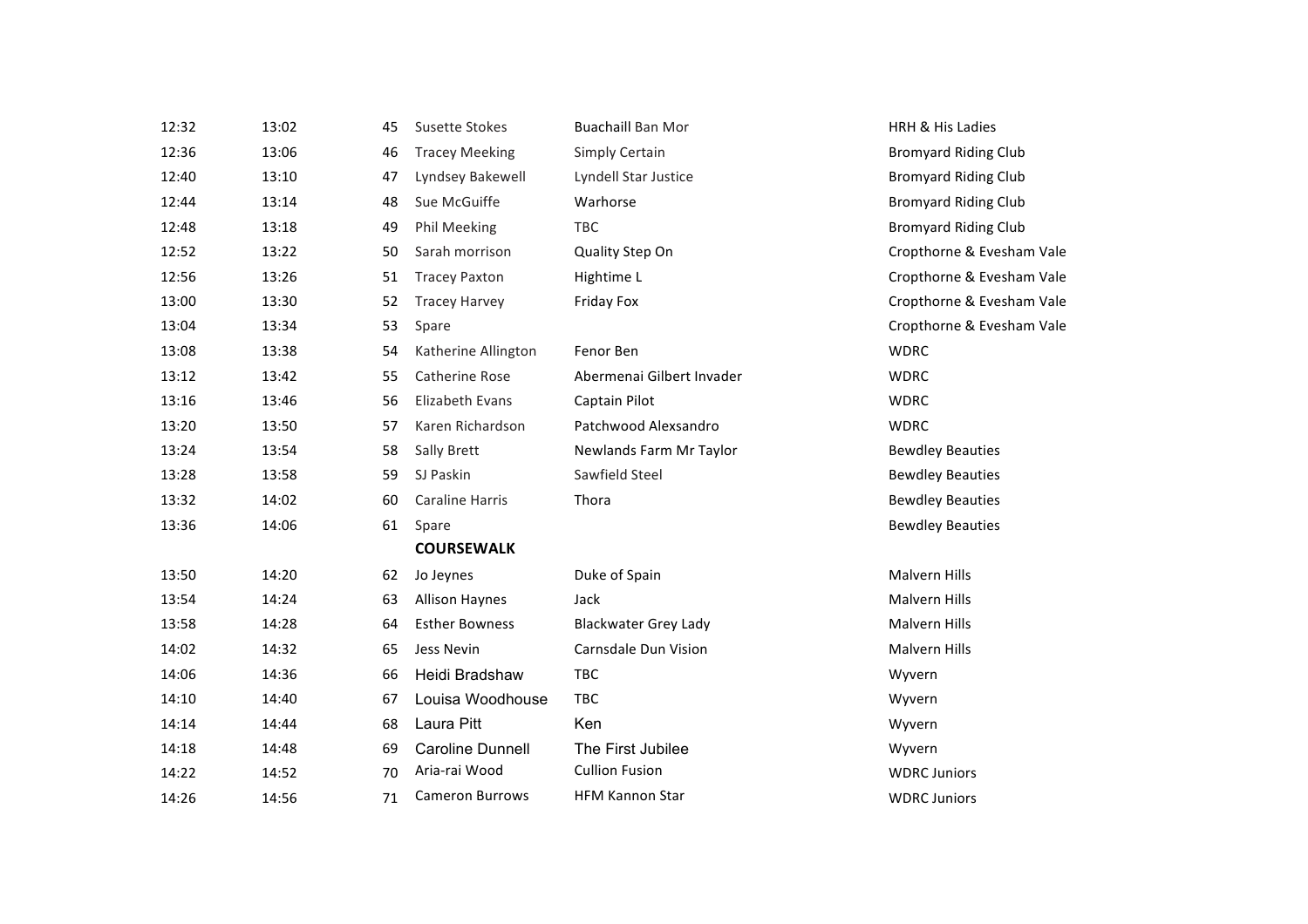| 14:30 | 15:00 | 72 | Ruby Bacon             | Finn                        | <b>WDRC Juniors</b>       |
|-------|-------|----|------------------------|-----------------------------|---------------------------|
|       |       |    | Abbie Carpenter        | Paddy                       |                           |
| 14:34 | 15:04 | 73 |                        |                             | <b>WDRC Juniors</b>       |
| 14:38 | 15:08 | 74 | <b>Bizzy Loffet</b>    | No More Crossroads          | Evenlode individual       |
| 14:42 | 15:12 | 75 | Angela Vickery         | Derryinver Dara             | Evenlode individual       |
| 14:46 | 15:16 | 76 | Adam Berry             | Dambur Chequepoint          | <b>OPEN SECTION</b>       |
| 14:50 | 15:20 | 77 | Ruby Bradshaw          | Murrayhall Ceredig          | <b>OPEN SECTION</b>       |
| 14:54 | 15:24 | 78 | Sophia Quorrol         | Nala                        | <b>OPEN SECTION</b>       |
| 14:58 | 15:28 | 79 | Caroline Horsley       | <b>Calaghy Hunting Bird</b> | <b>OPEN SECTION</b>       |
|       |       |    | <b>90 CM SATURDAY</b>  |                             |                           |
| 15:25 | 15:55 | 80 | Georgie Robeas         | Peter Pan                   | Cropthorne & Evesham Vale |
| 15:29 | 15:59 | 81 | Margaret Boyd          | Geminee                     | Cropthorne & Evesham Vale |
| 15:33 | 16:03 | 82 | Ross Paxton            | Sunset Hill                 | Cropthorne & Evesham Vale |
| 15:37 | 16:07 | 83 | Jane Howe              | <b>Tempur Pageant</b>       | Cropthorne & Evesham Vale |
| 15:41 | 16:11 | 84 | Emma Brooks            | <b>EMMA BROOKS</b>          | Evenlode individual       |
| 15:45 | 16:15 | 85 | Victoria Brain         | <b>VICTORIA BRAIN</b>       | Evenlode individual       |
| 15:49 | 16:19 | 86 | Rebecca Littler        | The Ice Maiden              | Bewdley Individual        |
| 15:53 | 16:23 | 87 | Chris Rose             | Prismatic                   | WDRC 1                    |
| 15:57 | 16:27 | 88 | Megan Darby            | Farmer's Surprise           | WDRC 1                    |
| 16:01 | 16:31 | 89 | Georgia Wood           | White Stripe                | Ludlow Leopards           |
| 16:05 | 16:35 | 90 | <b>Heather Blythe</b>  | Craicajack                  | Ludlow Leopards           |
| 16:09 | 16:39 | 91 | <b>Natalie Canning</b> | Albert                      | Ludlow Leopards           |
| 16:13 | 16:43 | 92 | Hannah Wilson          | Rosscon Mr X Man            | Ludlow Leopards           |
| 16:17 | 16:47 | 93 | <b>Vicky Steele</b>    |                             | WDRC <sub>1</sub>         |